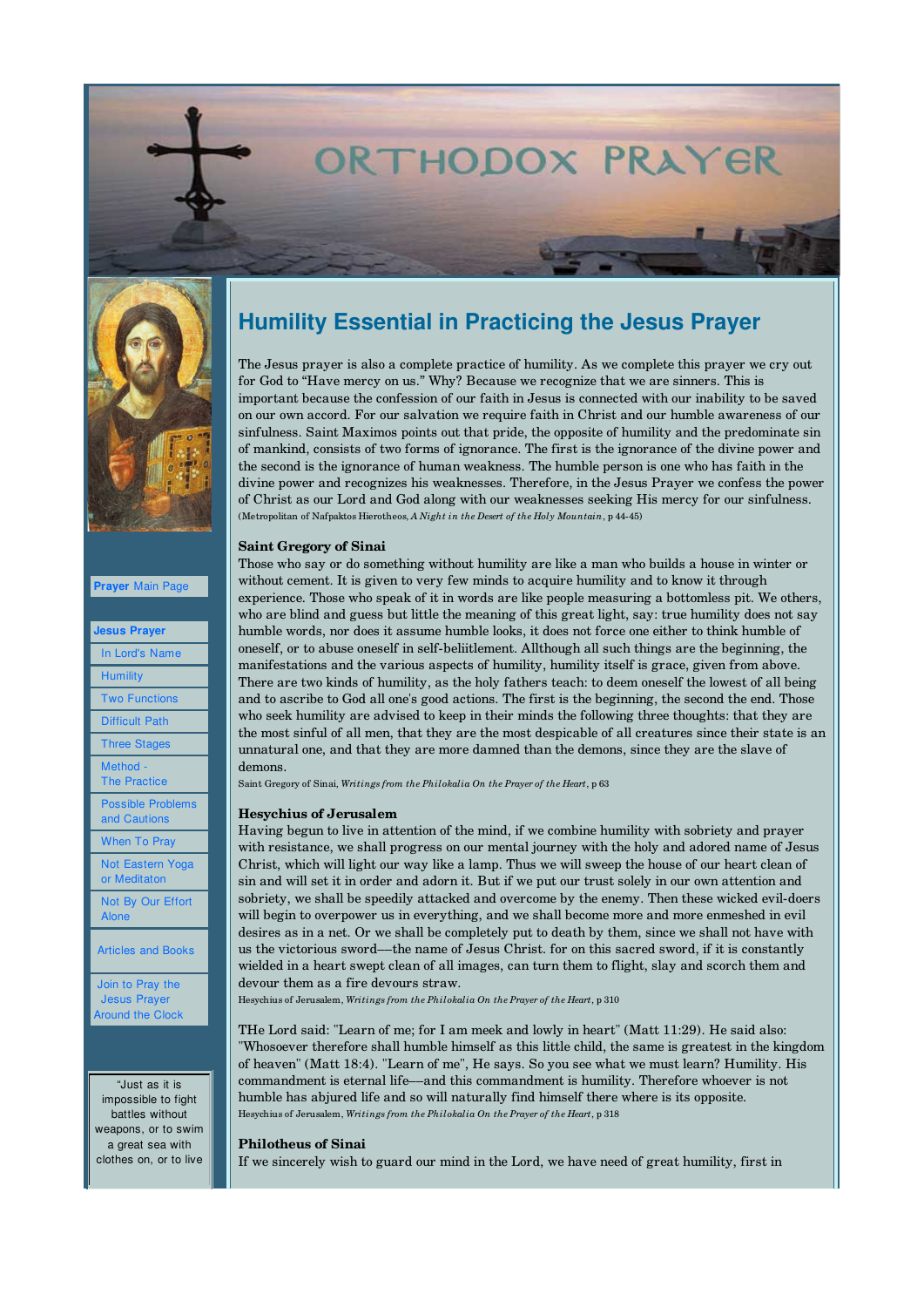without breathing, so without humility and the constant prayer to Christ it is impossible to master the art of inward spiritual warfare or to set about it and pursue it skillfully." Saint Hesychios



relation to God, and second, in relation to men. We should always strive to make our heart contrite, seeking for the putting into practice every means for humbling it. It is well known that what renders the heart humble and contrite... is memory of all our sins from youth onwards; if the mind examines them in detail, the recollection habitually makes us humble, brings tears and moves us to a whole-hearted gratitude to God; so too does a constant and active (deeply felt) memory of death which gives birth to sweetness, glad mourning and sobriety of mind. The thing which pre-eminently humbles our mind and disposes us to keep out eyes downcast to the ground is memory of the passion of our Lord Jesus Christ, if a man goes over it in his memory and remembers it in detail. This also engenders tears. In addition our soul is made truly humble by the great mercies of God towards us personally, if we examine and enumerate in detail; for our fight is with proud demons (who are ungrateful to God).

Let not your self-love turn you aside from these salutary remedies of the soul if you are in need of them. For otherwise you are no longer a disciple of Christ nor an imitator of Paul who says of himself: "I am...not meet to be called an apostle" before "a blasphemer, and a persecutor, and injurious" (1Tim i:13). Do you see, proud man, how even a saint did not forget his former life: All saints, from the beginning of creation to our times, have always clothed themselves in the last holy garment of God (that is in humility). Our Lord Jesus Christ Himself was clothed in humility through His life in the flesh, despite being God the incomprehensible, the unknowable and ineffable. So that holy humility should rightly be called a Divine virtue, the Lord's commandment and garment. LIkewise the angels and all the Divine powers of light practice and keep this virtue, knowing of the terrible downfall of the proud Satan who, because of his pride, has shown himself before God as the most wicked of all creatures, and who now lies in the abyss as an example of how all angels and men should fear to be cast down (for this sin). We know too how Adam fell through pride. Keeping these examples before our eyes, let us strive to attain this high virtue and let us humble ourselves by all the means in our power, using the remedies we mentioned above. Let us be humble in soul and body, in mind, in desire, in speech, in thought, in outward appearance; humble without and within. We must have special concern that Jesus Christ, Son of God and God, Who is for us, should not become against us. For the Lord "surely...scorneth the scorners: but he giveth grace unto the lowly" (Prov 3:34). "Everyone that is proud in heart is an abomination to the Lord" (Prov 16:5). "Everyone that exalteth himself shall be abased" (Luke 18:14). "Learn of me; for I am meek and lowly in heart" (Matt 11:29), says the Savior. So take heed.

Philotheus of Sinai, Writings from the Philokalia On the Prayer of the Heart, p 328

#### Barsanuphius and Saint John

The Lord has taught us how to acquire wise humility, saying: "Learn of me; for I am meek and lowly in heart: and ye shall find rest unto your souls" (Matt 11:29). If you too want to find perfect rest, understand what the Lord has endured and suffer the same; and cut off your will in all things. The Lord Himself says: "For I came down from heaven, not to do mine own will, but the will of him that sent me" (John 6:38). And perfect humility consists in enduring blame and abuse and other things which our Teacher, Christ Jesus, has suffered. The same is also a sign that a man has touched perfect prayer––namely the fact that he is no longer troubled even if the whole world were to abuse him.

Barsanuphius and Saint John, Writings from the Philokalia On the Prayer of the Heart, pp 351-352

The Lord wishes you to regard every man as superior to yourself. Show obedience to your staretz in all things and do all that he tells you, whether it refers to food or drink or some other matter. If they slander you, rejoice––it is most useful. If they insult you , endure it, for "he that endureth to the end shall be saved" (Matt 10:22). Give thanks to God for all things, because thanksgiving is intercession before God for our weakness. Judge yourself always and in everything as a sinner and as one seduced––and so God will not judge you; be humble in everything and you will receive grace.

Let us have recourse to humility on all occasions; for the humble lie prone on the ground, and how can a man fall if he lies on the ground? But a man who stands on a height can easily fall. If we have been converted and have mended our ways, it did not come from ourselves but was a gift of God, for "The Lord openeth the eyes of the blind: the Lord raiseth them that are bowed down" (Ps cxlvi.8).

Barsanuphius and Saint John, Writings from the Philokalia On the Prayer of the Heart, p 356

Strive to acquire humility and submissiveness. Never insist that anything should be according to your will, for this gives birth to anger. So do not judge or humiliate anyone, for this exhausts the heart and blinds the mind, and thereon leads to negligence and makes the heart unfeeling. Watch